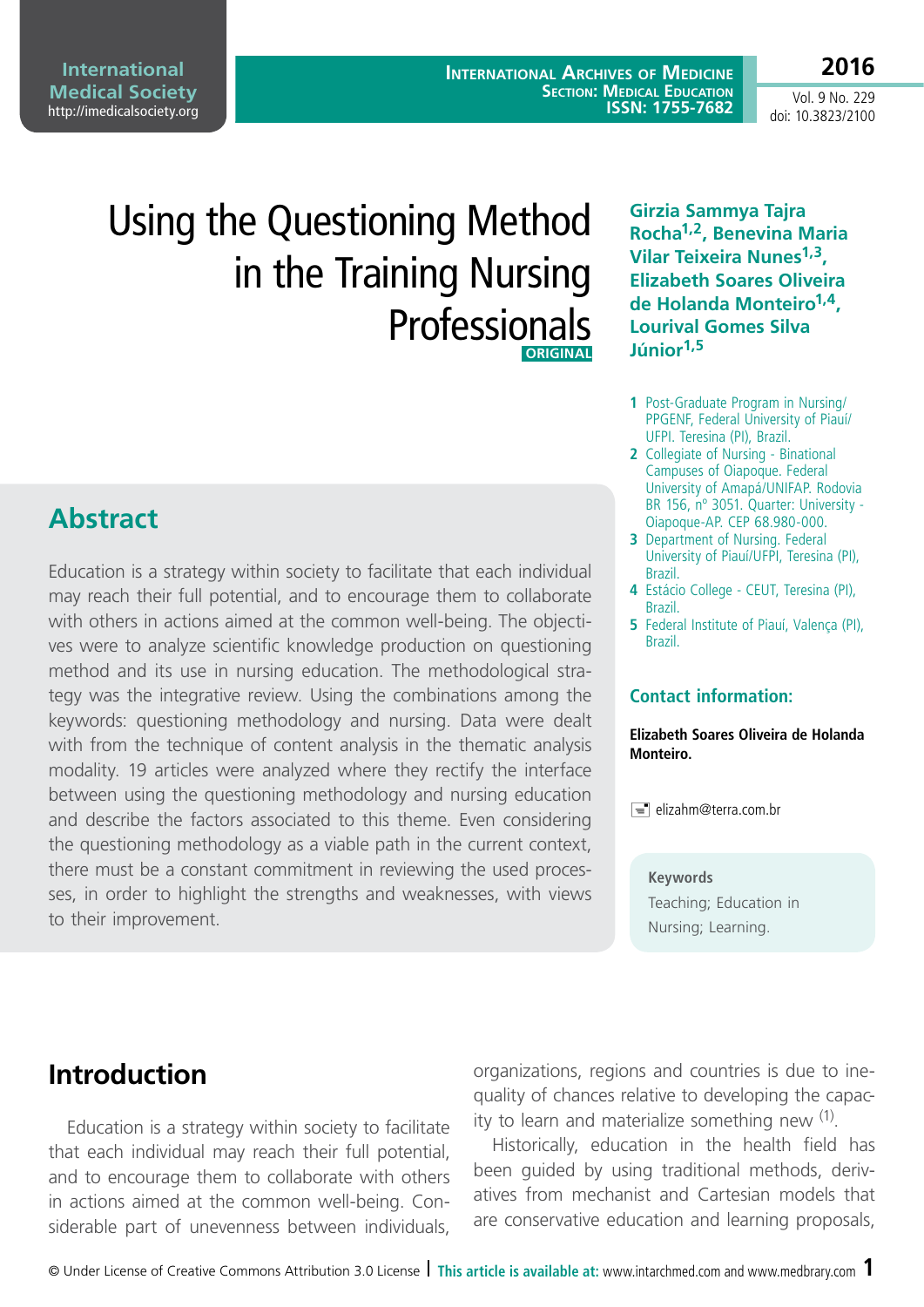**2016**

where the teacher is placed in the center of the educational process as a content transmitter and the student acts as a passive spectator  $(2)$ .

However, we live in a society that recognizes, internationally, the need to modify traditional education, due to its incapacity to satisfy the population needs. However, for this transformation day, the solid barriers must be broken to move what it is taken root in time (1).

In this context, questioning methodology is used to break with the paradigm on the traditional education and base-related concepts of Pablo Freire, with conscience that define the way for building the autonomy and the emancipation, the ethics, the commitment, the dialogue, the questioning, that together construct what it called emancipatory education  $(3)$ .

As well as in the studies of Diaz Bordenave and Pereira, who are based on the arc of Maguerez and propose a reality questioning scheme in five steps: observing reality; identifying key points; theory; hypotheses of solution and application to reality. This approach aims at making the professionals more reflective, interrogative and capable to team work team $(4)$ .

In the nursing area the questioning methodology emphasizes the importance to construct knowledge from the practiced experiences. These are emergent properties that stimulate the student to adapt a new perspective in relation to themselves, to the others and to the relation of care and health practices. In this form, it is used in situations where the themes are related with life in society and consists in a methodological way capable to guide the pedagogical practice of an educator worried about the development of its students and with their intellectual autonomy, with the purpose of developing the critical, creative and reflective thought, beyond the preparation for a political performance <sup>(1)</sup>.

This study aims to analyze scientific knowledge production on questioning method and its use in nursing education.

# **Methodology**

We opted for the integrative revision of literature, that has as a purpose the systematization of research results on a determined thematic, in a clear, objective and systematic way that makes possible the synthesis of the state of knowledge on a determined subject, in order to contribute for deepening the searched subject, in addition to pointing out gaps of knowledge that need to be filled out with the accomplishment of new studies.

Literature integrative review consists of an ampler method, that allows for combining data from theoretical and empiric literature. This type of research has different objectives, such as: it may be directed to concept definition, theories review or methodological analysis of included studies for a particular topic (5).

There followed the methodological path in six steps proposed by Mendes, Silveira and Galvão <sup>(6)</sup>, which consists on the following steps: identifying the theme and selecting the hypothesis that is matter of the research; setting up criteria for inclusion and exclusion of studies; defining the information to be extracted from selected studies/categorization of studies; assessing studies included in the integrative review; interpreting the results; and, submitting knowledge review/synthesis.

This study's guiding question as formulated initially, where the guiding question on the revision process was constructed through peak strategy (P  $=$  Patient or Problem,  $I =$  Intervention,  $C =$  Comparison or control,  $Q = Q$ utcomes or results)  $(6)$ . What scientific knowledge has been produced on the questioning method and its use in teaching nursing?

Following on, the criteria for including articles to begin the sampling process in the literature were established, and the criteria were: articles published in indexed journals, available in the entirety, published in Portuguese, English and Spanish languages. Those should primary researches and theoretical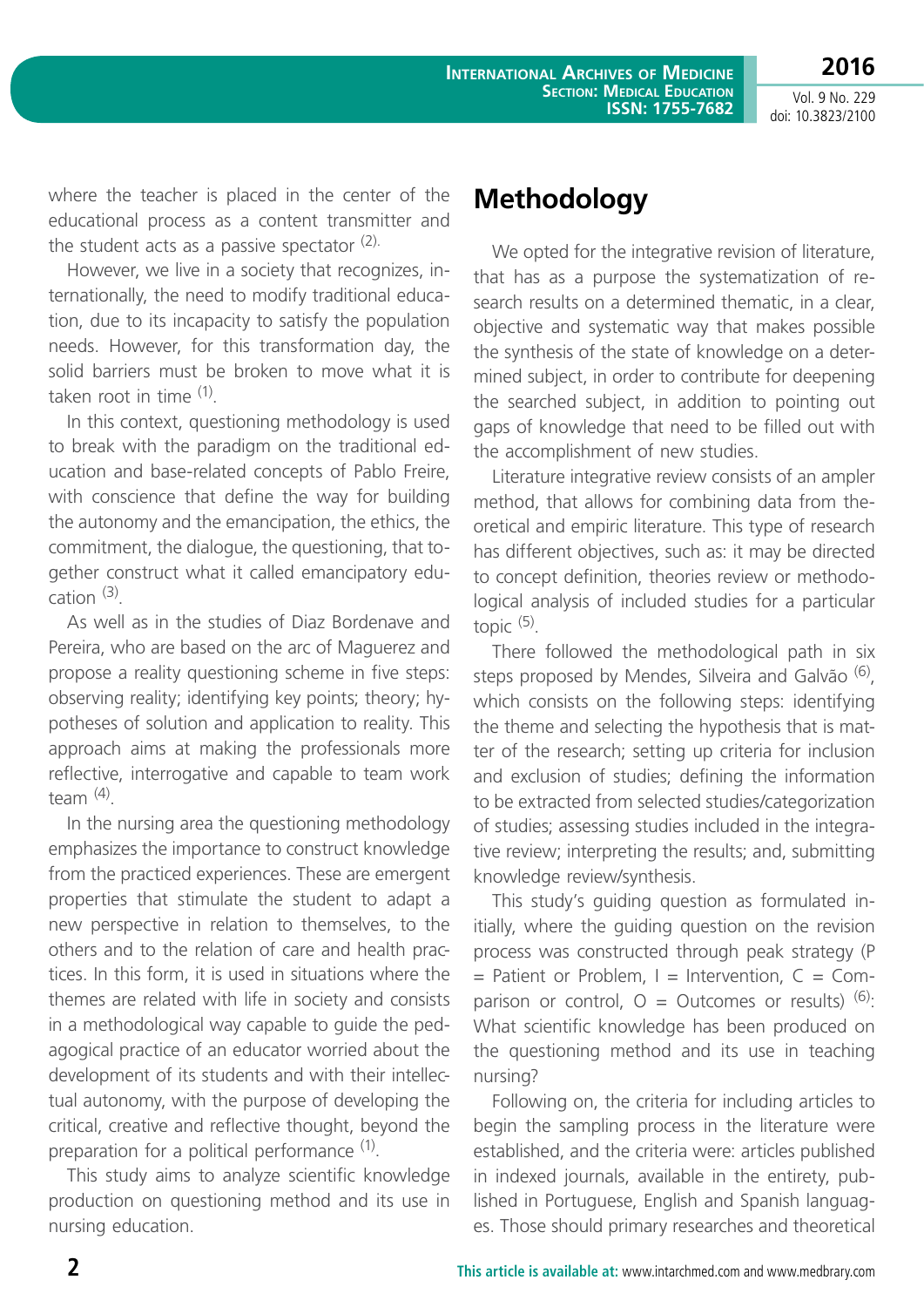studies, and treating the nursing education based on the questioning method. Such being the case, theses and dissertations were excluded from the study and also articles not containing elements to answer the guiding question.

The investigation occurred in July and August, 2015. For the bibliographic survey, the controlled descriptors found in the Health Science Descriptors (HSD)" questioning method" and "nursing" were used. The used databases were the following: Literatura Latino-Americana e do Caribe em Ciências da Saúde (LILACS), National Library of Medicine (MEDLINE), Scientific Electronic Library Online(SCI-ELO), Base de Dados de Enfermagem (BDENF) and Portal de Periódicos CAPES/MEC.

To operationalize the search, diverse key-word combinations were conducted from the use of the *and* Boolean marker, as described in **Table 1**.

The search on the electronic databases LILACS, MEDLINE, Portal de Periódicos CAPES/MEC, SCIE-LO and BDENF, provided for the acquisition of 19 primary studies, for sample composition of this integrative review.

Portal de Periódicos CAPES/MEC, From the keyword combination, 29 studies were identified in Lilacs, 45 in Portal de Periódicos CAPES/MEC, one in **Table 1.** Used databases, with the list of key-word combinations for searching primary articles. Teresina – PI, 2015.

| <b>Database</b>                   | <b>Key-word combinations</b>   |
|-----------------------------------|--------------------------------|
| <b>LILACS</b>                     | Questioning method and nursing |
| <b>MEDLINE</b>                    | Questioning method             |
| Portal de Periódicos<br>CAPES/MEC | Questioning method and nursing |
| <b>SCIELO</b>                     | Questioning method             |
| <b>BDENF</b>                      | Questioning method             |

Medline, 25 in Scielo and 22 in Bdenf. Initially, the first selection of studies was carried out by reading the title and abstract, in order to verify compliance with the inclusion criteria. After this first survey, the first selection was conducted with the inclusion of seven articles in Lilacs, two in Portal de Periódicos CAPES/MEC, one in Medline, three in Scielo, and six in BDENF. The repeated articles and that did not meet the inclusion in the searched bases were excluded.

In **Figure 1** there is a literature flow-chart for the bibliographic survey in the databases LILACS, MEDLINE, Portal de Periódicos CAPES/MEC, SCIELO and BDENF.

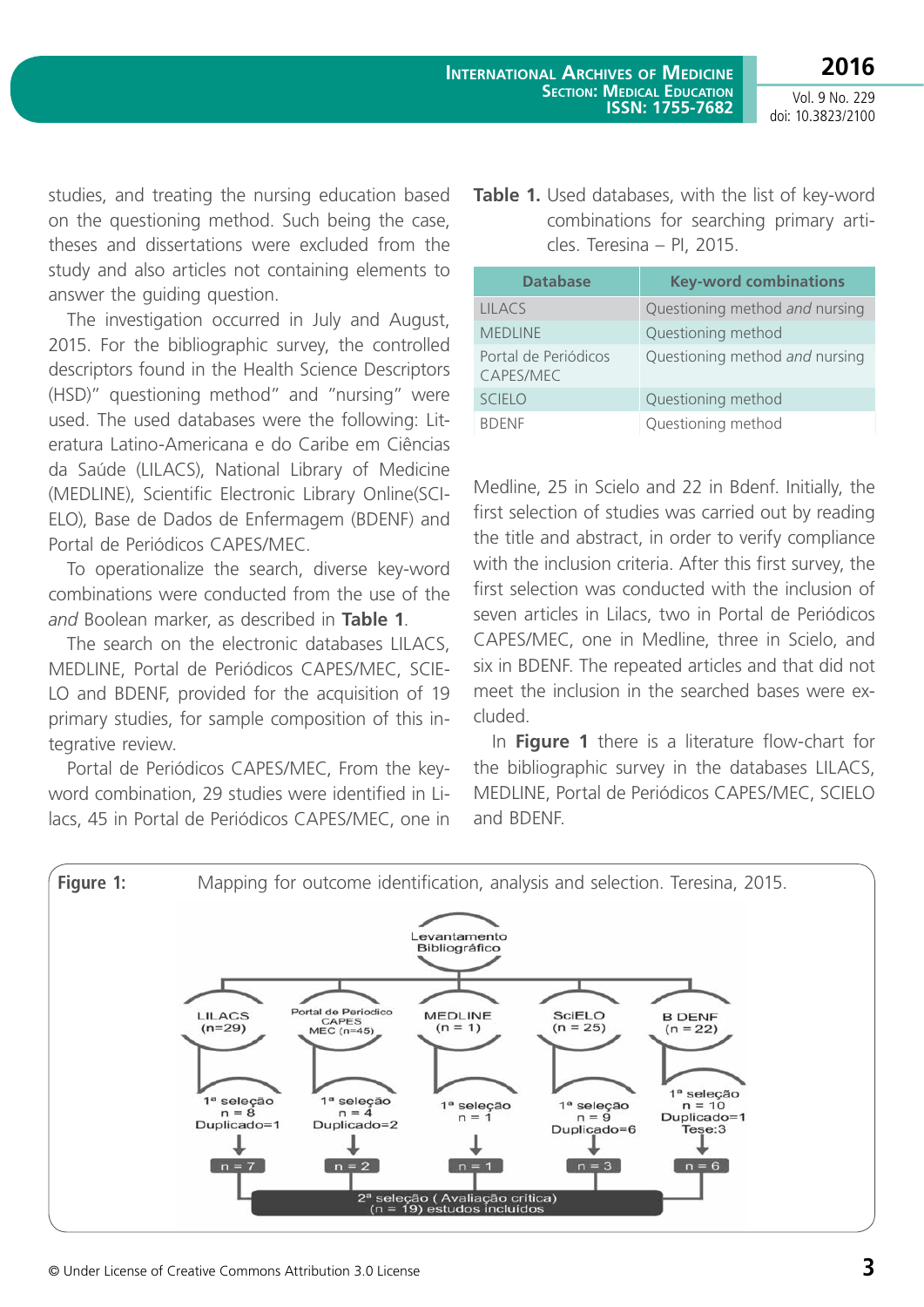### **Results**

### **Characteristics of included studies**

The analyzed studies 19 ratify the interface between using the questioning methodology and nursing education, as they describe the factors associated to this theme. The theoretical studies support this discussion are displayed in **Table 2**.

It is observed that the production of scientific knowledge that approaches the use of the questioning method in the nursing education shows publications between the years from 2000 to 2014 being distinguished a larger number in the years: 2012, 2013 and 2014.

As for the methodological approach for the selected studies, the qualitative approach, experience report, theoretical reflection and research-action were highlighted. In relation to the journals, 12 of the studies are found published in nursing magazines and 7 in other area magazines.

The target-audience and the thematic approach for the publications are directed toward using the questioning methodology in the nursing education, having been this education directed both toward students, as well as toward patients through educative actions.

And the level of scientific evidence for the studies was analyzed in accordance with its hierarchic classification of the evidences, for evaluating researches or other sources of information that is based on categorization from the Agency for Healthcare Research and Quality (AHRQ) from the United States of America.

The quality of the evidences is classified in seven levels, namely: level 1, the evidences are proceeding from systematic revision or meta-analysis for all relevant, randomized, controlled clinical essays or deriving from clinical directives based on systematic revisions of controlled, randomized clinical assays; level 2, evidences derived from at least one well delineated, controlled, randomized clinical assay; level 3, evidences obtained from well delineated clinical assays without randomization; level 4, evidences proceeding from well delineated cohort and case-control studies; level 5, evidences originated from systematic revision of descriptive and qualitative studies; level 6, evidences derived from just one descriptive or qualitative study; level 7, evidences deriving from opinion of authorities and/or report of committees of specialists (6).

In the analyzed studies the level of evidence <sup>6</sup> was predominant, where all studies displayed a descriptive or qualitative approach.

# **Discussion**

After recognizing the significance units repeated throughout the texts, the analysis of the gotten material pointed out for three main directions: using the questioning methodology, both in education for students as well as in the assistance using the education in health and a bigger concern, discussion and use by the professional nurses in the recent years, in the attempt to breach with the paradigm of the traditional education.

The studies that approach this theme show specific characteristics as per accomplished analysis, therefore using the questioning methodology is verified in order to construct the knowledge through lived experiences.

Implementing new teaching-learning models has been happening and arising more visibility and interest from the Brazilian researchers, the influence of the traditional education method, centered in the professor and the contents is still strongly verified in the daily activity of those that are proposed to be educators in the health area.

It can be observed that innovative ways were pointed out with respect to the training and qualification of professionals, in order to qualify them in the technical, ethical and political aspects for transforming the working process based on the fragmented care principles.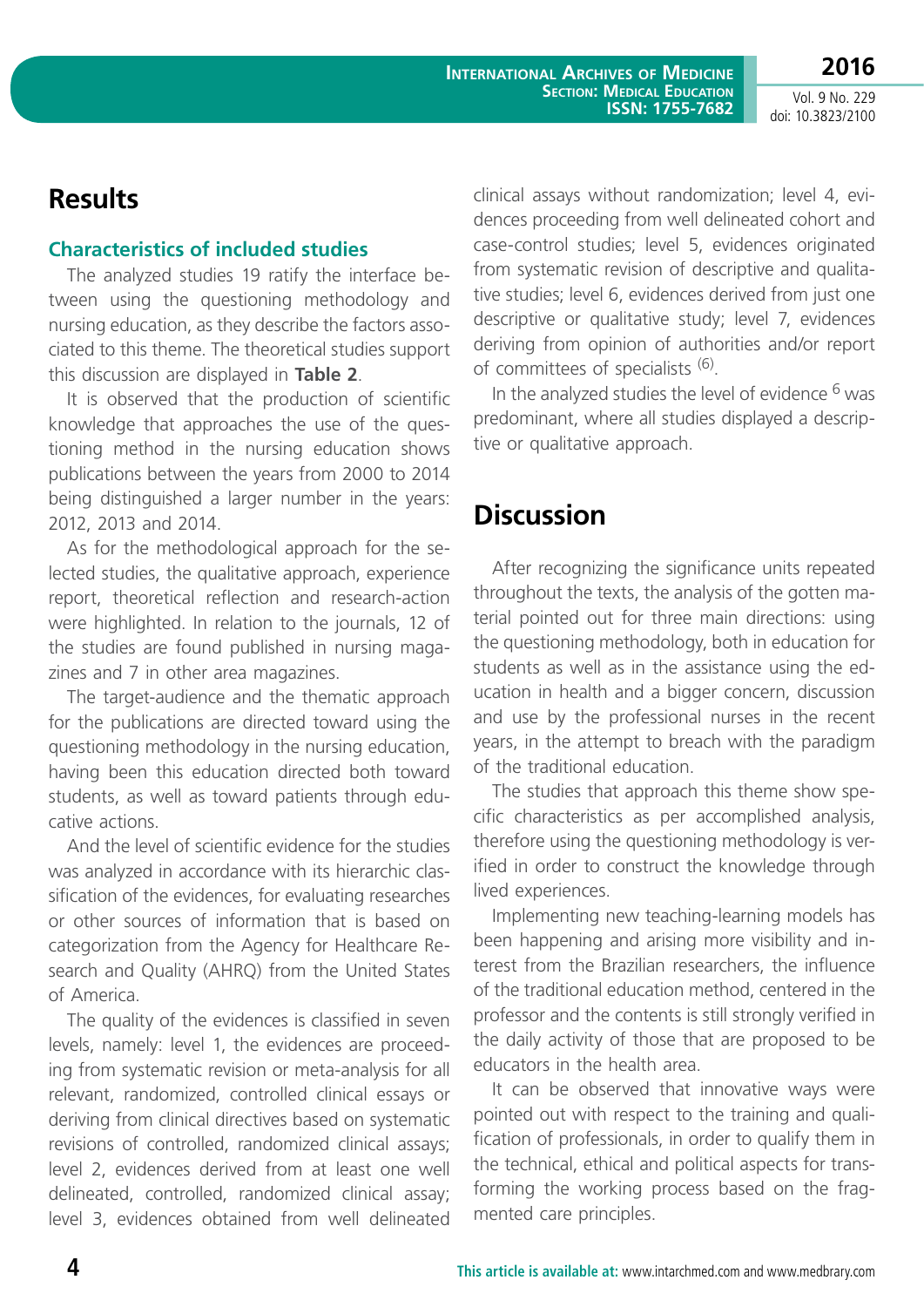| <b>Table 2.</b> Characterization for studies, as for author, year, journal, methodology, target audience, thematic |  |  |  |  |
|--------------------------------------------------------------------------------------------------------------------|--|--|--|--|
| focus and level of evidence.                                                                                       |  |  |  |  |

| Author,<br>year                                           | <b>Journal</b>                                      | <b>Methodology</b>                                               | <b>Target-Audience</b>                                                                                                  | <b>Thematic approach</b>                                                                                                                                                                    | Level of<br><b>Evidence</b> |
|-----------------------------------------------------------|-----------------------------------------------------|------------------------------------------------------------------|-------------------------------------------------------------------------------------------------------------------------|---------------------------------------------------------------------------------------------------------------------------------------------------------------------------------------------|-----------------------------|
| Valente;<br>Saboia,<br>Gomes et al,<br>$2012^{(7)}$       | Rev. Pesquisa<br>Cuidado é<br>Fundamental<br>online | Descriptive<br>experience report,<br>with qualitative<br>nature  | Community that<br>attended the unit in the<br>second half of 2011                                                       | Description of the involvement<br>of nursing professionals on<br>Dengue in an Educational action<br>in a Polyclinic in the city of<br>Niterói RJ                                            | V <sub>l</sub>              |
| Ferreira;<br>Silva; Sousa<br>et al, 2012 <sup>(8)</sup>   | Rev. Min.<br>Enferm.                                | Exploratory,<br>qualitative study                                | Sample of 21 masculine<br>gender adolescents from<br>the 7th to 9th grade<br>of afternoon primary<br>education          | Build up knowledge about<br>preventing STD/HIV/AIDS based<br>on cultural and religious aspects,<br>using Paulo Freire methodology                                                           | V <sub>l</sub>              |
| Martin;<br>Rodrigues;<br>Cesarino,<br>$2011^{(9)}$        | Rev. Enf.<br>UERJ.                                  | Cross-sectional,<br>descriptive study                            | Sample of 52 Diabetic<br>Patients from a teaching<br>Hospital, in SP inland<br>region                                   | Evaluate the knowledge of<br>diabetic patients before and<br>after educational activity on the<br>foot care using the questioning<br>method.                                                | V <sub>l</sub>              |
| Nakatani;<br>Carvalho;<br>Bachion,<br>$2000^{(10)}$       | Rev Latino<br>Am. Enferm                            | Research-action                                                  | Students enrolled in the<br>2nd year of the Nursing<br>Care Methodology<br>course in 1998.                              | Implement and analyze lung<br>physical examination teaching<br>through the questioning<br>method.                                                                                           | V <sub>l</sub>              |
| Borille;<br>Brusamarello;<br>Paes et al,<br>$2012^{(11)}$ | Texto-Cont<br>Enferm                                | Experience and<br>quantitative<br>research report                | Workers of psychiatry<br>specialized hospital                                                                           | Report the experience of<br>applying Arc Questioning<br>Method                                                                                                                              | V <sub>l</sub>              |
| Rezende;<br>Takeda;<br>Fraga et al,<br>$2006^{(12)}$      | Interface                                           | Experience report                                                | Professors of the nursing<br>course                                                                                     | Report the development of the<br>education plan throughout the<br>four series of nursing course,<br>pointing out reflections on the<br>pedagogical practice                                 | V <sub>l</sub>              |
| Barbosa;<br>Aires; Farias<br>et al 2013 <sup>(13)</sup>   | <b>Braz</b>                                         | Quase-<br>experimental<br>study with time-<br>series delineation | Sample of 82 nursing<br>professionals (nurse,<br>nursing technician,<br>nursing assistant) that<br>work in hosp.        | Check the knowledge of nursing<br>professionals after educative<br>actions in infantile auditory<br>health                                                                                  | V <sub>l</sub>              |
| Burgatti;<br>Bracialli;<br>Oliveira,<br>$2013^{(14)}$     | Rev. Enf. USP.                                      | Exploratory study<br>of qualitative<br>approach                  | Sample of 28 students,<br>professors and nurse<br>collaborators of a<br>higher education public<br>institution in of SP | Analyze the repercussion on<br>the supervised curricular period<br>of training in the development<br>of the ethical dimension for<br>the ability of under-graduation<br>students in nursing | $\bigvee\bigl[$             |
| Pereira,<br>$2012^{(15)}$                                 | Ciência y<br>Enfermeria<br>XVIII                    | Theoretical<br>reflection                                        | Nursing                                                                                                                 | Understand some aspects on<br>knowledge production process<br>in nursing in a de-centered and<br>adverse context                                                                            | V <sub>l</sub>              |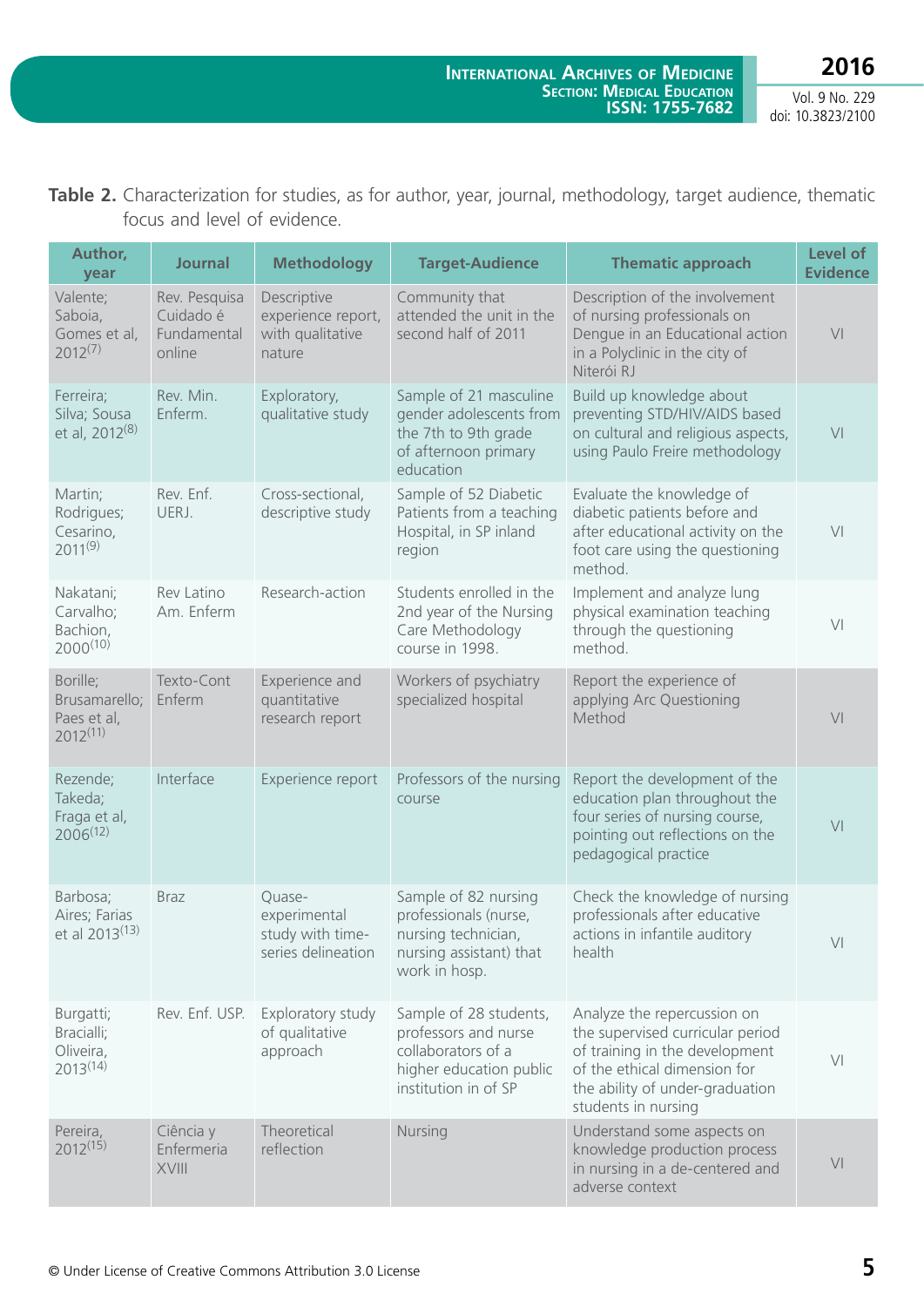### **Table 2.** *Cont.*

| Author,<br>year                                                              | <b>Journal</b>                         | <b>Methodology</b>                      | <b>Target-Audience</b>                                                                                                                                                                                                               | <b>Thematic approach</b>                                                                                                                                                                                                                                               | Level of<br><b>Evidence</b> |
|------------------------------------------------------------------------------|----------------------------------------|-----------------------------------------|--------------------------------------------------------------------------------------------------------------------------------------------------------------------------------------------------------------------------------------|------------------------------------------------------------------------------------------------------------------------------------------------------------------------------------------------------------------------------------------------------------------------|-----------------------------|
| Silva; Dias;<br>Rodrigues,<br>$2009^{(16)}$                                  | Ciência<br>& Saúde<br>Coletiva         | Qualitative                             | 16 Nurses                                                                                                                                                                                                                            | Analyze the educative practice in<br>health of nurses of Family Health<br>Strategy of Sobral, Ceará                                                                                                                                                                    | V <sub>l</sub>              |
| Carácio;<br>Conterno;<br>Oliveira;<br>Marin;<br>Braccialli,<br>$2014^{(17)}$ | Ciência<br>& Saúde<br>Coletiva         | Exploratory,<br>qualitative study       | 21 subjects, nurses and<br>doctors                                                                                                                                                                                                   | It analyzes the training of<br>medical nurses of a public<br>institution from the city of<br>Marília for performance in<br>Primary Care, identifying the<br>conceptions of the professors,<br>coordinators and egresses in<br>relation to the professional<br>training | V <sub>l</sub>              |
| Rosa;<br>Mercês;<br>Marcelino;<br>Radunz,<br>$2007^{(18)}$                   | Ciência<br>& Saúde<br>Coletiva         | Qualitative<br>approach                 | Ten nurses who worked<br>in the Chemotherapy<br>Center                                                                                                                                                                               | Questioning the development of<br>nursing consultation with<br>nurses from the Chemotherapy<br>Center of Health Institute<br>specialized in oncologic care.                                                                                                            | V <sub>l</sub>              |
| Silveira;<br>Lunardi;<br>Martins;<br>Maia;<br>Mano;<br>$2005^{(19)}$         | Cogitare<br>Enfermagem                 | Theoretical<br>reflection               | Nursing Team                                                                                                                                                                                                                         | Explicit concepts constructed<br>from Freire that supported a<br>questioning care practice for<br>daily activity of nursing work<br>next to nurses and the nurse<br>assistants, with views to their<br>awareness as workers in the<br>nursing team.                    | V <sub>l</sub>              |
| Nakatani,<br>$2002^{(20)}$                                                   | Revista<br>Eletrônica de<br>Enfermagem | Theoretical<br>reflection               | Students of 2nd<br>year in the Course<br>of Graduation in<br>Nursing, enrolled in the<br>Nursing Assistance of<br>Methodology discipline                                                                                             | This study aims to analyze the<br>implementation of a teaching a<br>proposal for a Nursing Process<br>through Questioning Pedagogy,<br>materialized by Arco Method                                                                                                     | V <sub>l</sub>              |
| Melo;<br>Queluci;<br>Gouvêa,<br>$2014^{(21)}$                                | Rev. Esc.<br>Enferm. USP               | Research-action                         | The study involved<br>Nursing residents of<br>the first year of PRMO,<br>enrolled in 2012. The<br>participants in the<br>research composed a<br>young group (23 to<br>29-year old), with at<br>maximum two years<br>from graduation. | Deepen the knowledge<br>on practical education in a<br>multi-disciplinary oncological<br>residence, coming from the<br>application of questioning<br>method with nursing residents                                                                                     | V <sub>l</sub>              |
| Schmitt;<br>Costenaro;<br>Rangel;<br>Ferreira;<br>Lacerda,<br>$2013^{(22)}$  | Rev. Bras.<br>Enfermagem               | Qualitative,<br>descriptive<br>research | 25 families of scholars<br>participated in the<br>sample, in the period<br>from March the May,<br>2012                                                                                                                               | Describe the contributions<br>of nursing in scholar family<br>relations that show alterations in<br>the behavior and the scholar y<br>performance.                                                                                                                     | V <sub>l</sub>              |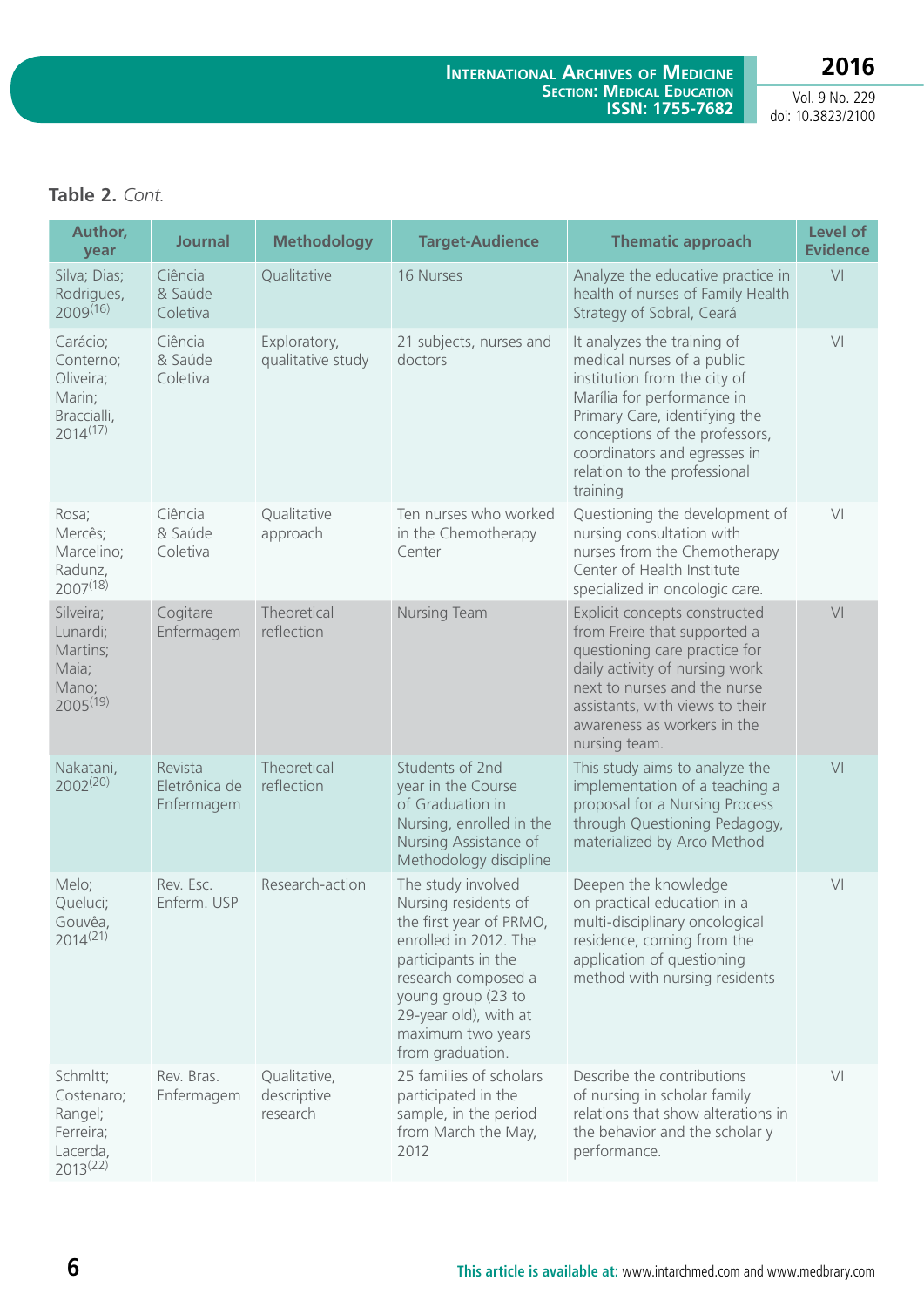|  | Table 2. Cont. |
|--|----------------|
|  |                |

| Author,<br>year                                                                  | <b>Journal</b>                                                  | <b>Methodology</b>        | <b>Target-Audience</b>                                                                                                                                                          | <b>Thematic approach</b>                                                                                                                                                                                                                                 | Level of<br><b>Evidence</b> |
|----------------------------------------------------------------------------------|-----------------------------------------------------------------|---------------------------|---------------------------------------------------------------------------------------------------------------------------------------------------------------------------------|----------------------------------------------------------------------------------------------------------------------------------------------------------------------------------------------------------------------------------------------------------|-----------------------------|
| Aragão;<br>Soares,<br>$2014^{(23)}$                                              | Revista<br>Portuguesa<br>de<br>Enfermagem<br>de Saúde<br>Mental | Research-action           | Nursing students and<br>professors                                                                                                                                              | Reflexively socialize the teaching<br>method in Nursing in the Mental<br>Care experimented by the<br>professor-student group, from<br>the logic of (trans) formation of<br>the psychosocial paradigm                                                     | V <sub>l</sub>              |
| Araújo;<br>Almeida;<br>Silva,<br>$2000^{(24)}$                                   | Rev.Bras.<br>Enfermagem                                         | Theoretical<br>reflection | A scholar population<br>(180) in the age group<br>of 13 to 19 years, in the<br>period from 1995 the<br>1997                                                                     | The study has been developed<br>from the ideas contained in<br>the questioning suppositions,<br>adapted from the "arc<br>method of Charles Maguerez.<br>with operationalization in<br>public health and education<br>institutions, in the State of Ceará | V <sub>1</sub>              |
| Borille; Paes;<br>Brusamarell;<br>Mazza;<br>Lacerda;<br>Maftum,<br>$2013^{(25)}$ | Cienc Cuid<br>Saude                                             | Experience report         | Five nurses, one<br>nursing technician and<br>74 nursing assistants<br>participated. Data were<br>collected during 32<br>meetings, by means of<br>the Questioning Arc<br>Method | Build up a reference landmark<br>for nursing care in a psychiatric<br>hospital.                                                                                                                                                                          | V <sub>1</sub>              |

New forms of teaching-learning and curricular organization have been adopted in the perspective to integrate theory/practice, teaching/service, the disciplines and the different professions in the health area, in addition to searching to develop the reflection capacity on real problems and formularizing original and creative actions capable to transform social reality <sup>(12)</sup>.

Active learning methodologies that are proposed to breach with the traditional teaching-learning methods have been gaining prominence, the questioning methodology searches to mediate the historical - critical conception of education, and the pedagogical work is inspired in the dialectical historical materialism and finds beddings mainly in Praxis Philosophy and in the Liberating/Questioning Pedagogy of Pablo Freire, the basic axle of all the process relates to the action-reflection-transforming-action (11).

It is still noteworthy that the questioning has the

social reality as a starting and arrival point, being a way to reflecting on one's own experience, enabling interventions and transformation of this reality, and also creating opportunities for greater diversity of situations, with many uncertainties, constituting a little-structured learning process (19).

It is highlighted that upon materializing the use of this methodology questioning proposal, some difficulties may be highlighted, and among them the main one is: the lack of previous knowledge on the approached content and a facility: developing self-criticism. Having as main contribution the evaluation of the learning process, where professor and students mange to locally identify the difficulties and facilities promptly <sup>(10)</sup>.

Using the questioning methodology also contributed for humanizing the given care and mobilizes the involved ones for a significant learning of reality, in a dynamic and complex form, the dialogue established in the meetings evidences the thinking of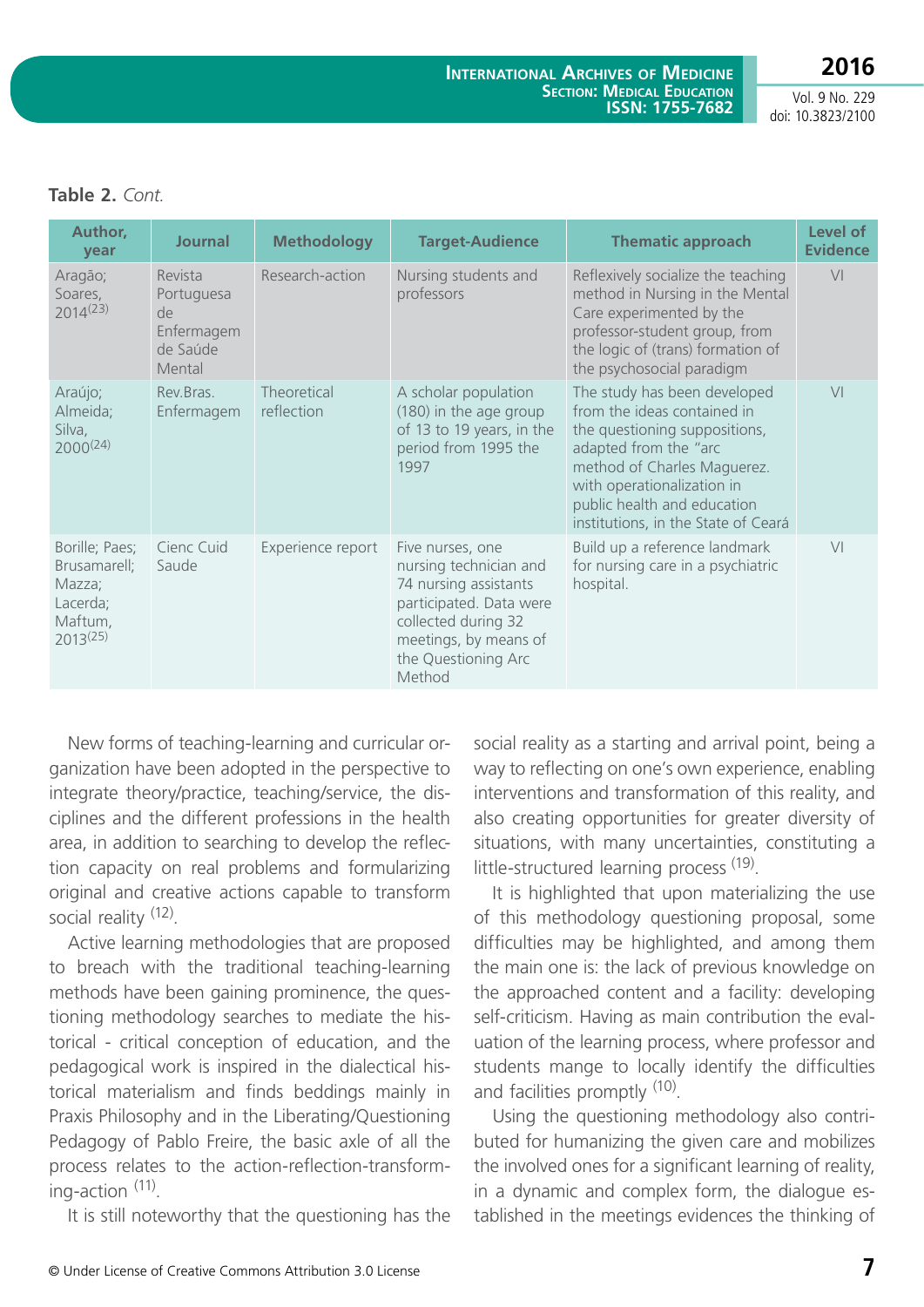**2016**

Vol. 9 No. 229 doi: 10.3823/2100

the team regarding the context where it is inserted, the relationship with the person, with the institution, with the colleagues and with themselves  $(11)$ .

Renouncing to any pretension for generalization, the use of such methodology for teaching students in nursing is a viable way in the current context, also disclosing that there must be a constant persistence in revising the used processes, detaching the positive points and fragility points with sights to their improvement.

Education is a social practice and should be disinhibiting and non-restrictive in such a way to stimulate the reflective conscience, in the model of questioning education, the educative actions must value the dialogue, discussion, humanization and the real difficulties for educating.

That way, health in education, may be regarded as a formative process where individuals take on responsibility in preventing and controlling the disease, promoting so their health  $(8)$ .

There appears the initiative to seek a liberating methodology and above all, emancipatory, as an example of the method proposed by Paulo Freire that was an educator beyond his time, challenged his time with a methodology able to transform the individuals into beings who participate actively in their stories through autonomy, freedom, love, dialogue, with a view to transforming the world through pursuing improvement of life (16).

So for nursing, some Paulo Freire's concepts are very useful, such as: freedom, humanization, awareness, dialogue, culture, critical thinking, ethics, questioning; all these concepts are favorable to the development of health education activities in a transforming perspective for the individual. Therefore, in order to develop health education actions, the professional should strip their claim to own the power and then realize that they are not there to teach, but to provide conditions for the construction of knowledge, along with the subject, where both learn, despite their differences, that they are not reduced to the condition of an object of each

other, who teaches learns to teach and who learns teaches to learn (8).

Educational activities propitiate going beyond the chains of Cartesian traditionalism, allowing us a critical-reflexive approach, but that above all, drives to a paradigm shift for educational models' retransformation, focused merely on the unique usefulness and in the reductionism  $(7)$ .

Dialogue requires a true thinking, a critical thinking, and this does not dichotomize men and world, but see them in continuous interaction, as unfinished beings, men make and remake in the world interaction, object of his praxis transformation with the adoption of free postures for making choices, assuming responsibilities for their actions (16).

So there is a permanent cycle of teaching and learning on a daily basis of the nurse that if embedded consciously enhances the teaching process.

### **Conclusion**

Analyzing the reviewed studies allowed to identify that new ways for teaching and learning and curricular organization were adopted in order to integrate theory, practice, teaching, service, nursing disciplines, as well as to seek to develop the capacity of reflection on real problems and formulation of original and creative actions that can transform the social reality.

Nursing is a social practice and, as such, is related to society's production and reproduction modes. Therefore, in the initial training of future professionals, innovative paths are pointed out for training and qualifying professionals, in order to capacitate them in the technical, ethical and political aspects for transforming work processes.

Even considering the questioning methodology as a viable path in the current context, there must be a constant commitment in reviewing the used processes, in order to highlight the strengths and weaknesses, with views to their improvement.